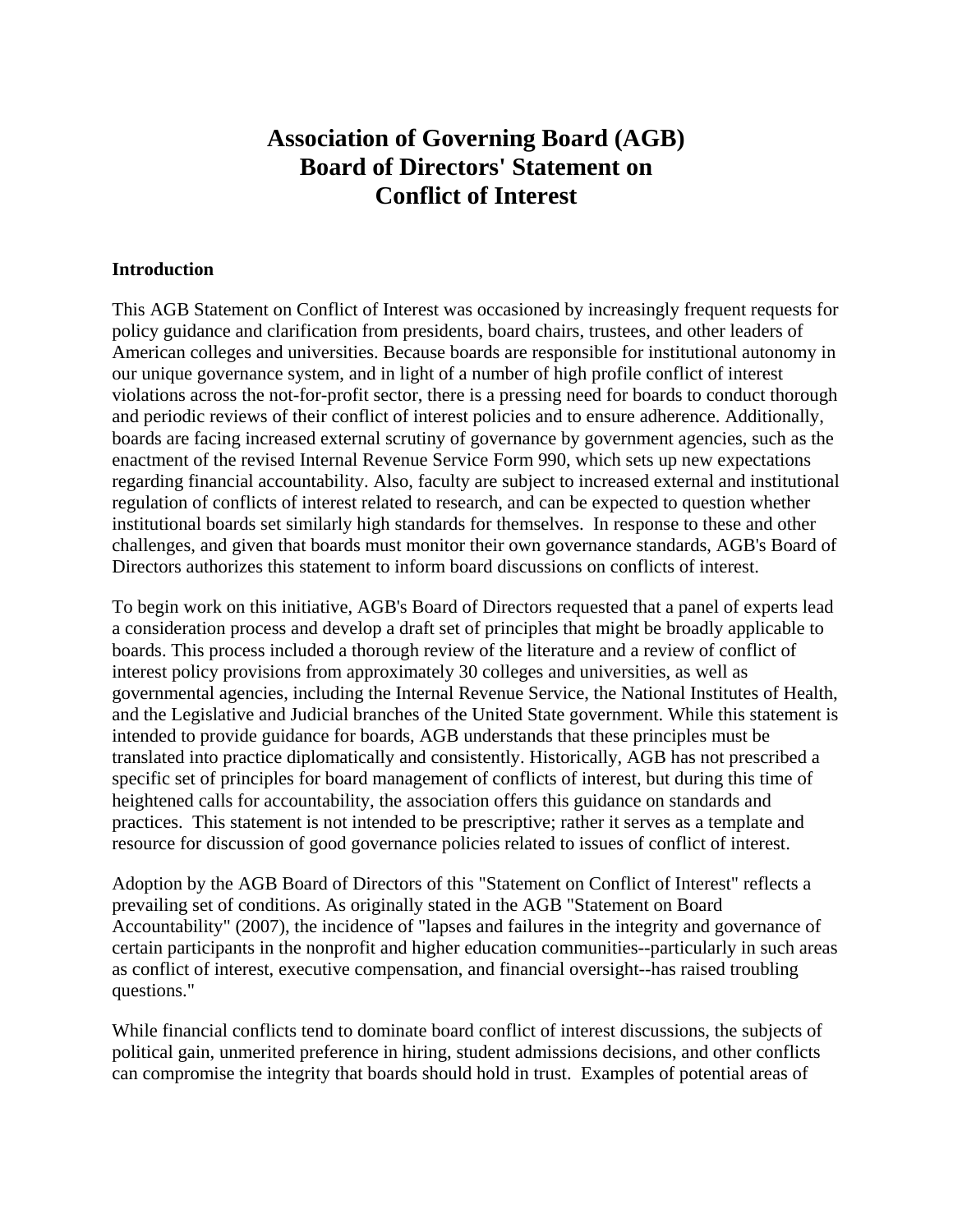conflict can include backlash from board approvals of excessive executive pay packages; and institutional foundation boards providing loans to former board members.

For sound reasons, no one template or single policy on board member conflicts of interest can well serve all colleges and universities. For instance, law on trustee conflicts varies among the states, and fiduciaries of public institutions typically are governed in legally irreducible respects by particular requirements of conflict of interest laws applicable to state government personnel. Also, the experience, needs, and administrative structures of institutions vary considerably and counsel against a "one size fits all" approach.

AGB believes, however, that guiding principles in a number of areas can be recommended that are likely to be generally applicable and useful to college and university governing boards as they address how best to update their conflict of interest policies and practices to meet the contemporary environment and the challenges ahead. Those principles are identified here. Although the recommended principles do not exhaust considerations relevant to formulation and administration of board conflict of interest policy, they address the most sensitive issues boards in higher education face on this topic today.

As a response to growing pressures on boards, changes in governance priorities, financial regulations, and legal matters, and after careful consideration and review, this report and the following 12 recommendations are presented for consideration by AGB's Board of Directors.

### **Conflict of Interest Principles**

1. Each board must bear ultimate responsibility for the terms and administration of its conflict of interest policy. Although institutional officers, staff, and legal counsel can assist in administration of the policy, boards should be sensitive to the risk that the judgment of such persons may be impaired by their roles relative to the board's.

2. We believe that the following standard properly gauges whether a board member's actual or apparent conflict of interest should be permissible, with or without (as the situation warrants) institutional management of the conflict: (a) If reasonable observers, having knowledge of all the relevant circumstances, would conclude that the board member has an actual or apparent conflict of interest in a matter related to the institution, the board member should have no role for the institution in the matter. (b) If, however, involvement by the board member would bring such compelling benefit to the institution that the board should consider whether to approve involvement, any decision to approve involvement should be subject to carefully defined conditions that assure both propriety and the appearance of propriety.

3. (a) When a board member is barred by actual or apparent conflict of interest from voting on a matter, ordinarily the board member should not participate in or attend board discussion of the matter, even if to do so would be legally permissible. (b) If, however, the board determines that it would significantly serve the interests of the board to have the conflicted board member explain the issue or answer questions, the board, if legally free to do so, may consider whether to invite the board member for that limited purpose. Any resulting invitation should be recorded in the minutes of the meeting.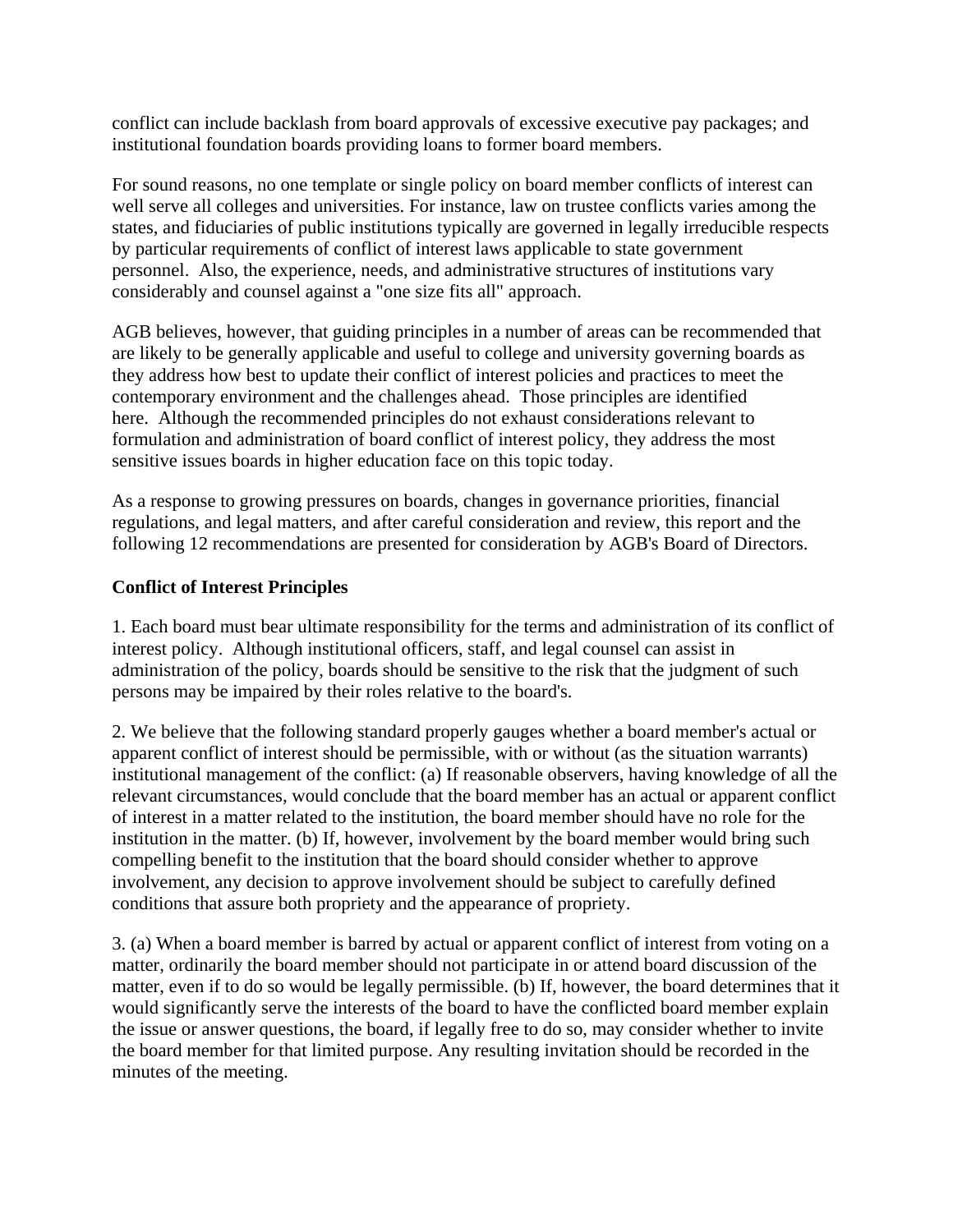4. A board should not confine its conflict of interest policy to financial conflicts, but should instead extend that policy to all kinds of interests that may (a) lead a board member to advance an initiative that is incompatible with the board member's fiduciary duty to the institution, or (b) entail steps by the board member to achieve personal gain, or gain to family, friends or associates, by apparent use of the board member's role at the institution.

5. Board members should be required to disclose promptly all situations that involve actual or apparent conflicts of interest related to the institution as the situations become known to them. To facilitate board members' identification of such conflicts, institutions should take affirmative steps at least annually to inform their board members of major institutional relationships and transactions, so as to maximize awareness of possible conflicts.

6. Board members should be required to disclose not less often than annually interests known by them to entail potential conflict of interest.

7. At institutions that receive substantial federal research funding, financial thresholds for mandatory disclosure of board members' conflicts of interest should not be higher than the thresholds then in effect that regulate conflicts of interest by faculty engaged in federally sponsored research. Boards of institutions that do not receive substantial federal research funding should take into account the federal sponsorship-related thresholds in determining thresholds for mandatory disclosure of board member conflicts of interest.

8. Interests of a board member's dependent children, and of members of a board member's immediate household, should be disclosed and regulated by the conflict of interest policy applicable to board members in the same manner as are conflicts of the board member.

9. Institutional policy on board member conflicts of interest should extend to the activities of board committees and should apply to all committee members, including those who are not board members.

10. Boards should consider whether to adopt conflict of interest policies that specifically address board members' parallel or "side-by-side" investments in which the institution has a financial interest.

11. Boards should also consider whether to adopt especially rigorous conflict of interest provisions applicable to members of the board investment committee.

12. To the extent that the foregoing recommendations exceed but are not inconsistent with state law requirements applicable to members of public college and public university boards, such boards should voluntarily adopt the recommendations.

## **Conclusion**

These principles were approved by the Board of Directors of the Association of Governing Boards of Universities and Colleges. They are intended to guide boards in their governance of colleges, universities, and systems. This statement informs boards of their roles and responsibilities, and provides clarifying recommendations regarding board management of conflicts of interest.